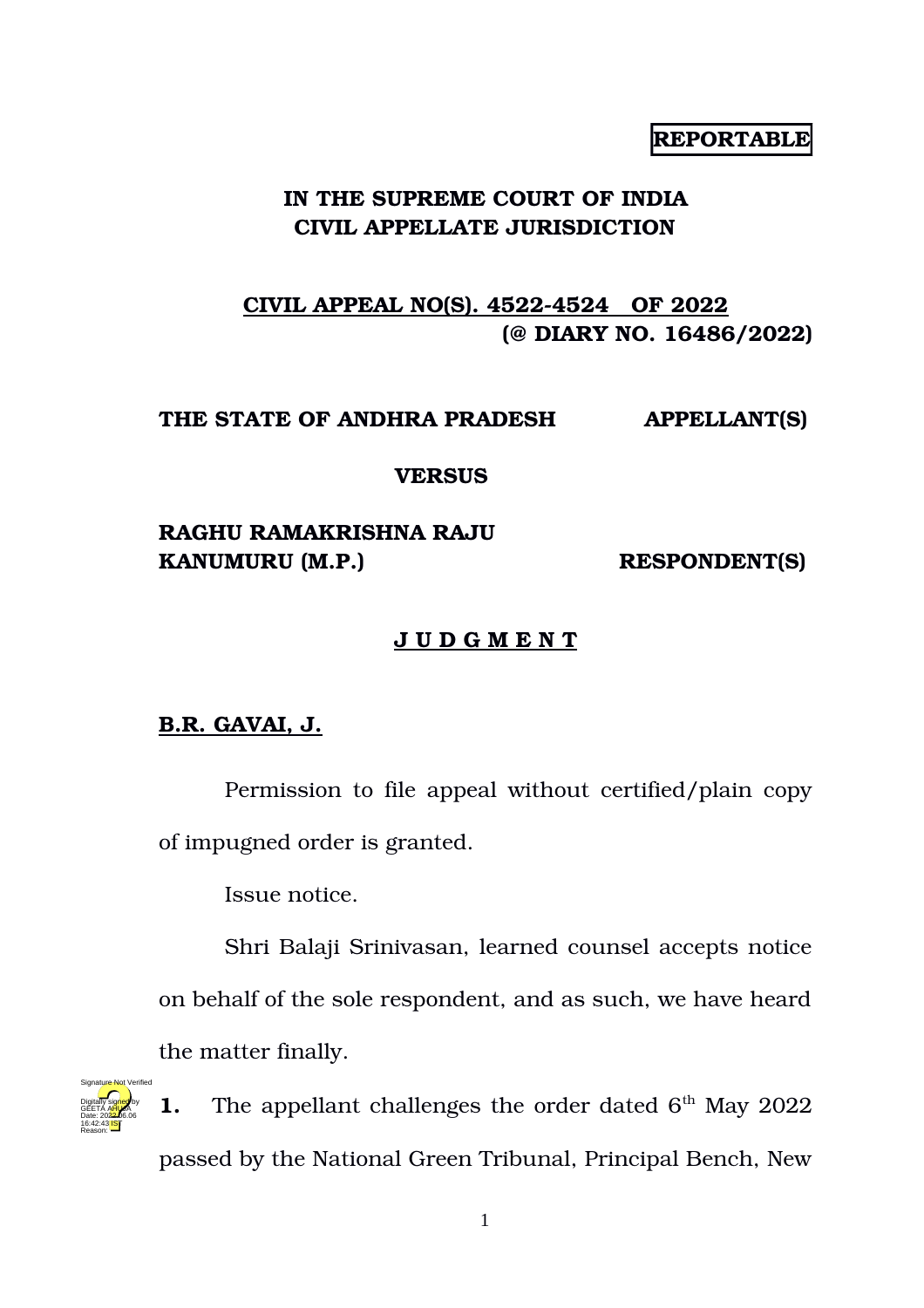Delhi (hereinafter referred to as the "NGT") in O.A. No.361 of 2021, vide which it prohibited the appellant from undertaking any further construction. The appellant also challenges the order dated  $20<sup>th</sup>$  May 2022 passed by the learned NGT in I.A. Nos. 117 and 118 of 2022 in O.A. No. 361 of 2022, vide which the application seeking vacation of stay imposed vide order dated  $6<sup>th</sup>$  May 2022 was rejected.

**2.** The appellant was already running a resort at Rushikonda Hill, near Visakhapatnam. According to the appellant, after obtaining the necessary permission, it has demolished the existing resort and is re-constructing the resort at the same place with additional facilities.

**3.** A writ petition being W.P. (P.I.L.) No.241 of 2021, challenging the said construction, has already been filed before the High Court of Andhra Pradesh at Amaravati. In the said writ petition, the Division Bench of the High Court has passed the following order on  $16<sup>th</sup>$  December 2021:

"In the meanwhile, the construction activities and other allied activities in relation to the subject project, if any undertaken, shall be strictly in accordance with the permission accorded by the Ministry of Environment,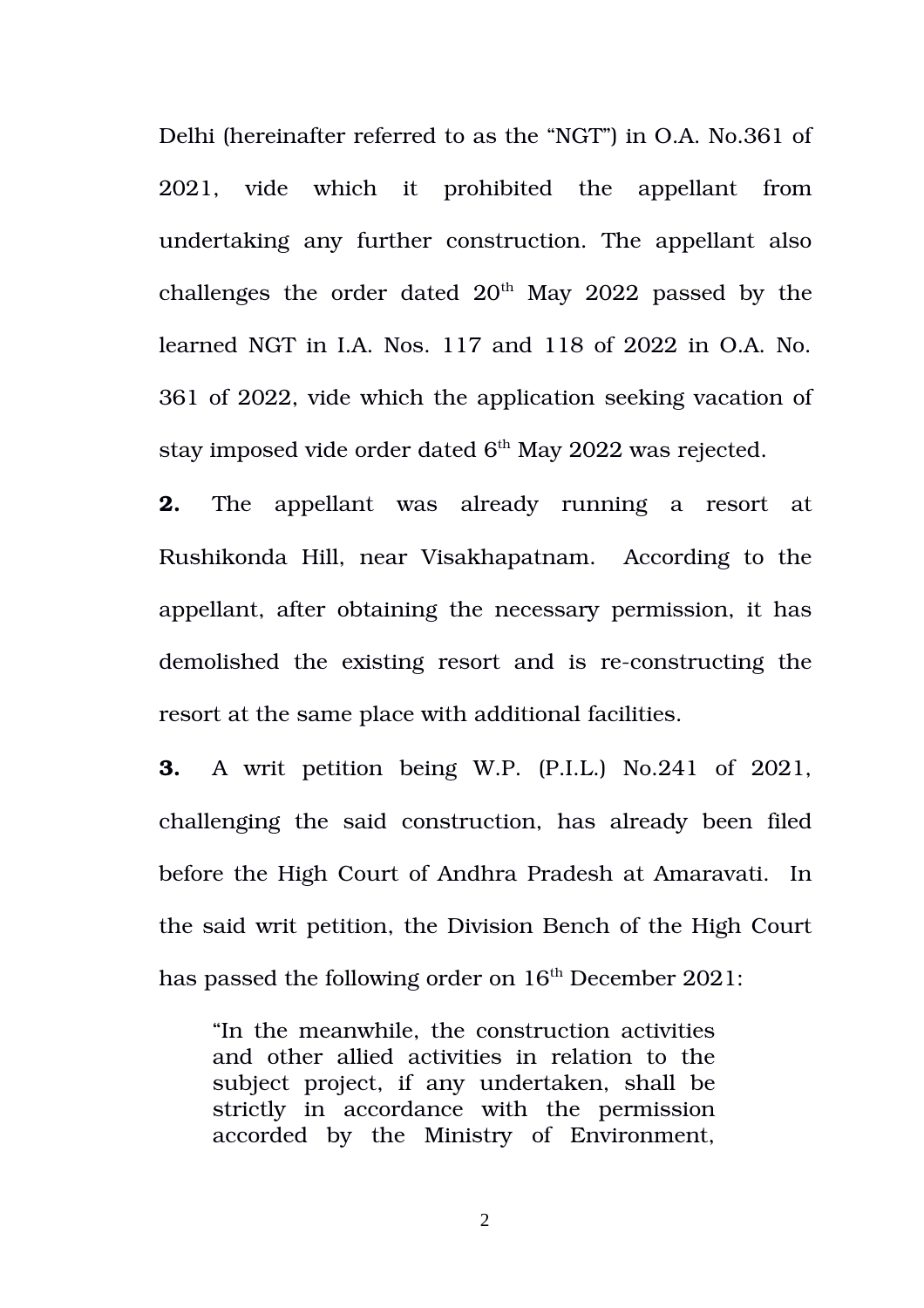Forest and Climate Change, as well as the existing master plan."

**4.** It appears that the aforesaid writ petition before the High Court was filed on  $8<sup>th</sup>$  December 2021. However, a letter addressed by the respondent was sent on  $31<sup>st</sup>$  October 2021 to the learned NGT. The respondent is a sitting Member of Parliament from one of the constituencies in the State of Andhra Pradesh. The learned NGT, after taking cognizance of the said letter, initiated the proceedings in O.A. No.361 of 2021. It further appears from the record that the learned NGT had appointed an Experts Committee on 17<sup>th</sup> December 2021 which submitted its Report on  $29<sup>th</sup>$  March 2022. A perusal of the said report would reveal that the said Experts Committee consisting of four experts did not find any violation in the construction that was carried out by the appellant.

**5.** However, the learned NGT again, vide its order dated 6<sup>th</sup> May 2022, appointed a  $2<sup>nd</sup>$  Experts Committee. The report of the said  $2<sup>nd</sup>$  Experts Committee is still awaited. However, without waiting for the said report, by the same order, the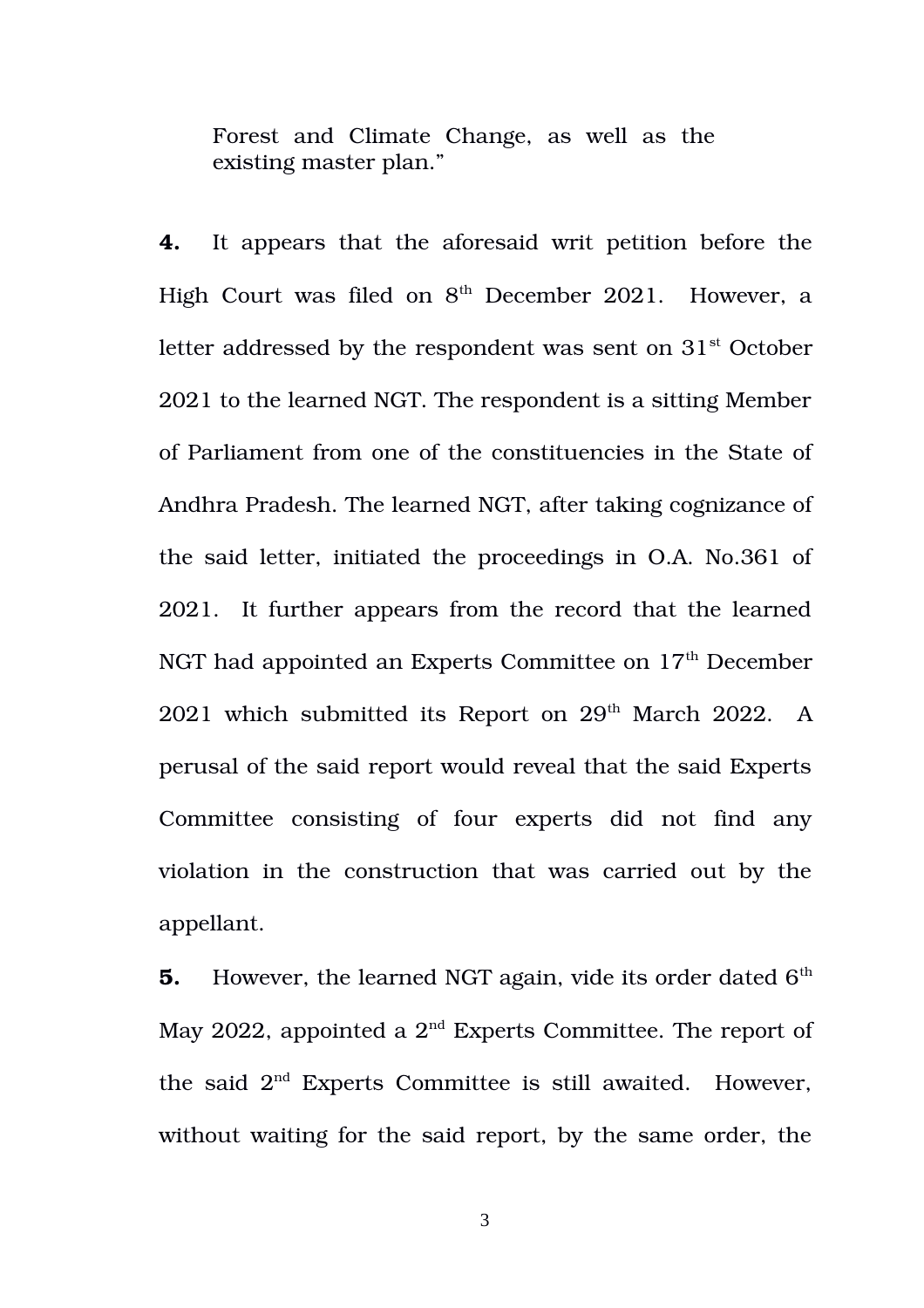learned NGT directed that no further construction to be undertaken.

**6.** It appears that after the order dated  $6<sup>th</sup>$  May 2022 was passed by the learned NGT, the appellant filed an application for vacating stay on construction as directed in the said interim order dated  $6<sup>th</sup>$  May 2022 passed by the learned NGT. However, the same was also rejected by the learned NGT vide its order dated 20<sup>th</sup> May 2022. Both these orders are impugned in the present appeals.

**7.** Dr. Abhishek Manu Singhvi, learned Senior Counsel appearing on behalf of the appellant, submitted that when the High Court of competent jurisdiction was already in seisin of the matter, the learned NGT could not have entertained a lis with regard to the same cause of action. He submitted that though this fact was brought to the notice of the learned NGT, the learned NGT refused to vacate the interim order dated  $6<sup>th</sup>$  May 2022, which was in conflict with the order of the High Court dated  $16<sup>th</sup>$  December 2021.

**8.** Dr. Singhvi submitted that NGT is a Tribunal, which is subordinate to the High Court in so far as the territorial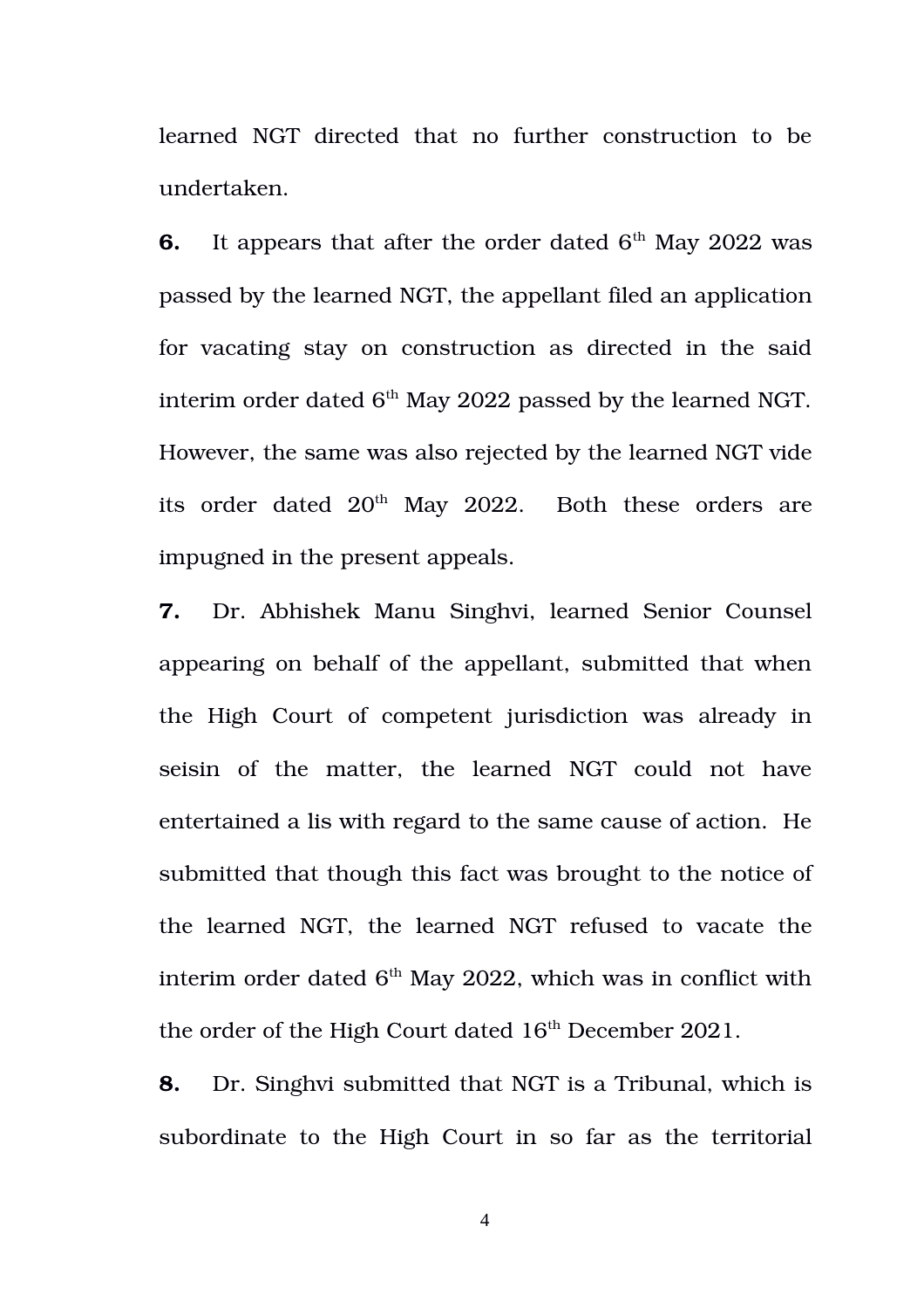jurisdiction of the High Court is concerned. He, therefore, submitted that the very continuation of the proceedings before the learned NGT is not sustainable in law.

**9.** Shri Balaji Srinivasan, learned counsel appearing on behalf of the respondent, on the contrary, submitted that the appellant has acted in gross breach of the order dated  $16<sup>th</sup>$ December 2021 passed by the High Court of Andhra Pradesh at Amravati. He submitted that the construction is rampantly going on in blatant violation of the order of the High Court. Contempt petition has already been filed before the High Court, wherein the High Court after taking cognizance of the blatant violation, issued notice on  $4^{\text{th}}$  May 2022.

**10.** This Court, in the case of *Priya Gupta and Another v.*

*Additional Secretary, Ministry of Health and Family*

*Welfare and Others[1](#page-4-0)* , has observed thus:

"**12.** The government departments are no exception to the consequences of wilful disobedience of the orders of the Court. Violation of the orders of the Court would be its disobedience and would invite action in accordance with law. The orders passed by this Court are the law of the land in terms of Article

<span id="page-4-0"></span><sup>1</sup> **(2013) 11 SCC 404**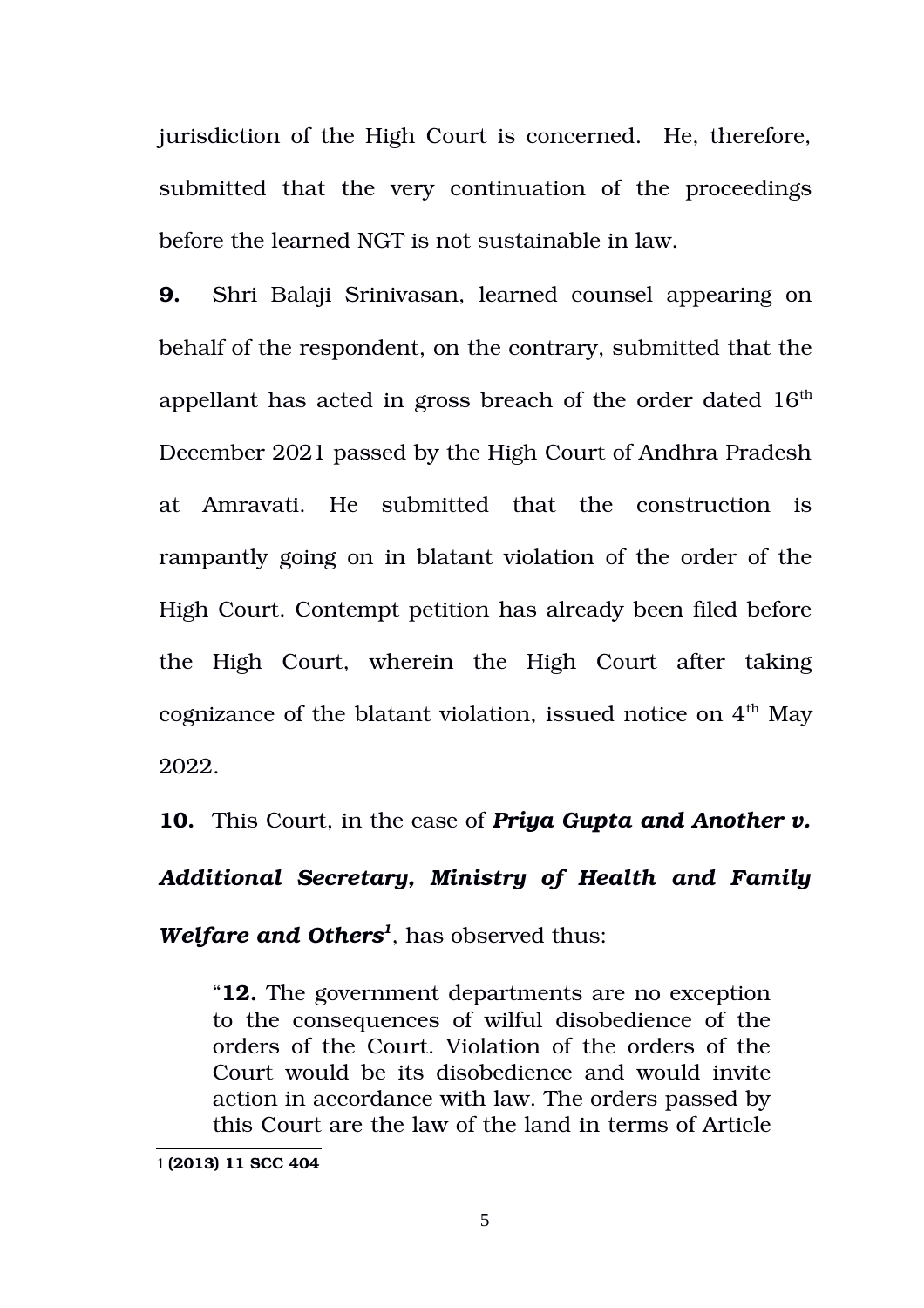141 of the Constitution of India. No Court or Tribunal and for that matter any other authority can ignore the law stated by this Court. Such obedience would also be conducive to their smooth working, otherwise there would be confusion in the administration of law and the respect for law would irretrievably suffer. There can be no hesitation in holding that the law declared by the higher court in the State is binding on authorities and tribunals under its superintendence and they cannot ignore it. This Court also expressed the view that it had become necessary to reiterate that disrespect to the constitutional ethos and breach of discipline have a grave impact on the credibility of judicial institution and encourages chance litigation. It must be remembered that predictability and certainty are important hallmarks of judicial jurisprudence developed in this country, as discipline is sine qua non for effective and efficient functioning of the judicial system. If the Courts command others to act in accordance with the provisions of the Constitution and to abide by the rule of law, it is not possible to countenance violation of the constitutional principle by those who are required to lay down the law. [Ref. East India Commercial Companies Ltd. v. Collector of Customs [AIR 1962 SC 1893] and Official Liquidator v. Dayanand & Ors. [(2008) 10 SCC 1]"

**11.** In any case, no law is necessary to state that insofar as the Tribunals are concerned, they would be subordinate to the High Court insofar as the territorial jurisdiction of the High Court is concerned. A reference in this respect was also made to the judgment of the Constitution Bench of this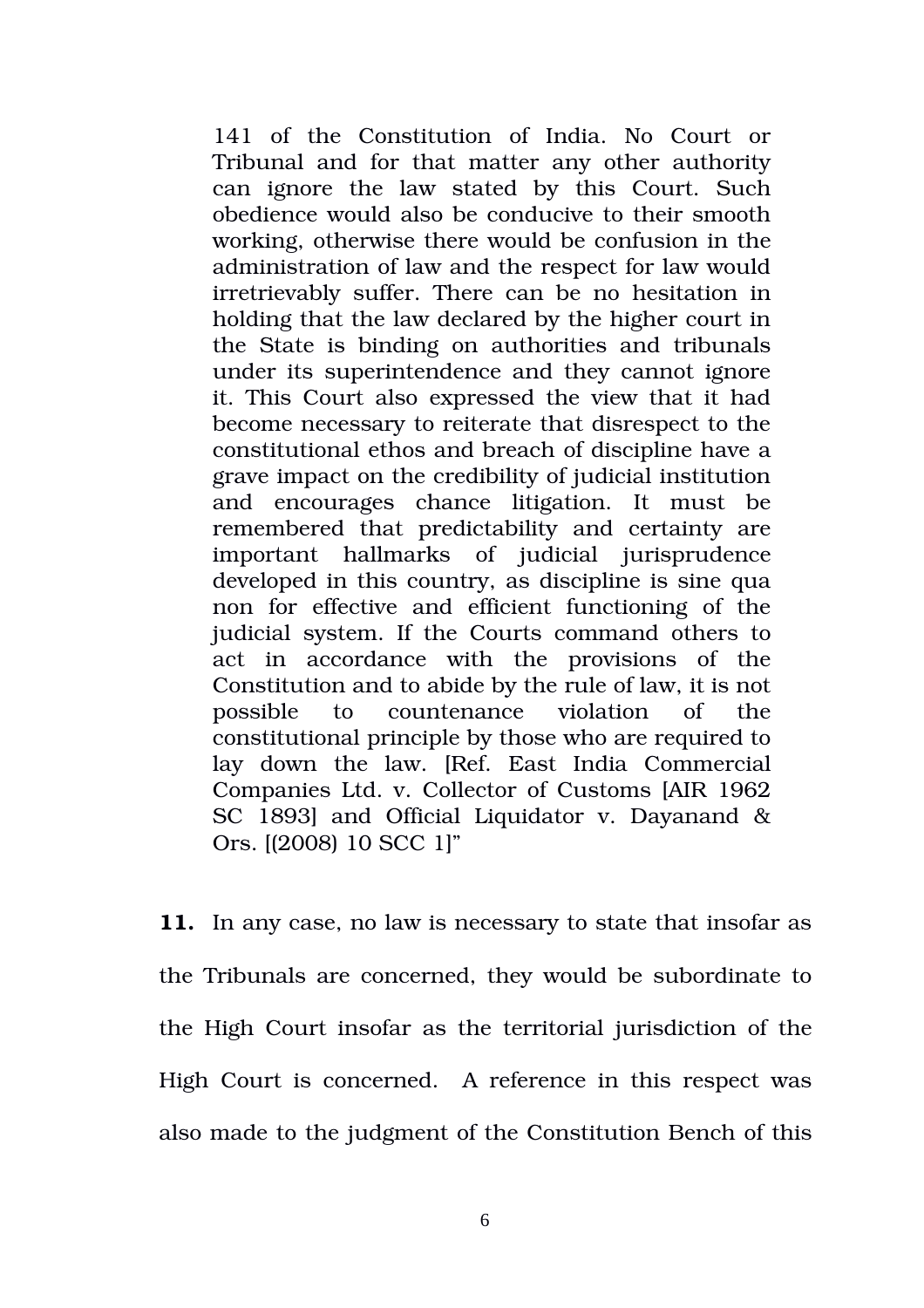Court in the case of *L. Chandra Kumar v. Union of India and Others[2](#page-6-0)* .

**12.** We are, therefore, of the considered view that it was not appropriate on the part of the learned NGT to have continued with the proceedings before it, specifically, when it was pointed that the High Court was also in seisin of the matter and had passed an interim order permitting the construction. The conflicting orders passed by the learned NGT and the High Court would lead to an anomalous situation, where the authorities would be faced with a difficulty as to which order they are required to follow. There can be no manner of doubt that in such a situation, it is the orders passed by the constitutional courts, which would be prevailing over the orders passed by the statutory tribunals.

**13.** In that view of the matter, we are of the considered view that the continuation of the proceedings before the learned NGT for the same cause of action, which is seized with the High Court, would not be in the interest of justice.

14. We, therefore, quash and set aside the proceedings

<span id="page-6-0"></span><sup>2</sup> **(1995) 1 SCC 400**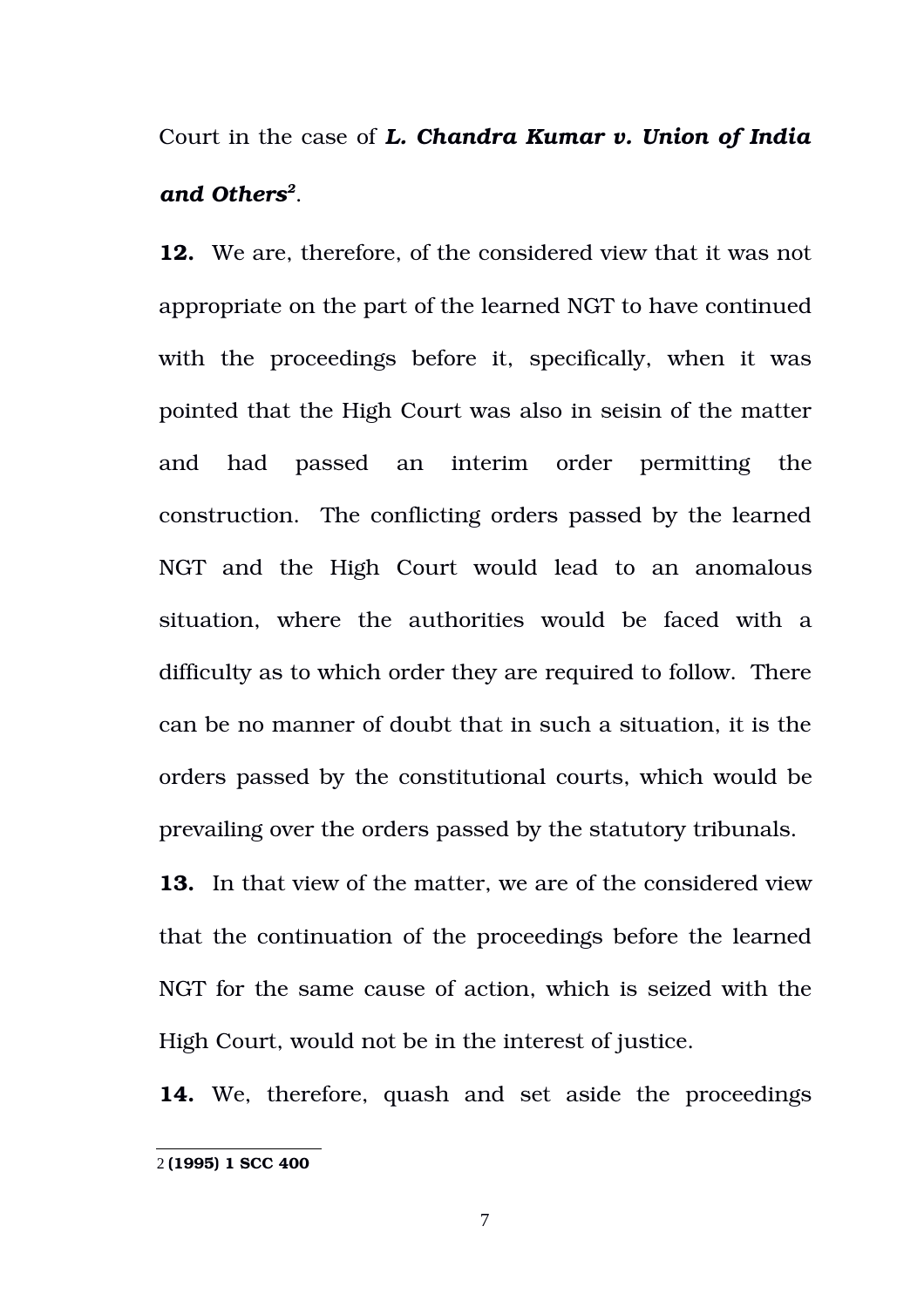pending before the learned NGT in O.A. No.361 of 2021.

15. We further find that taking into consideration the serious allegations made by the respondent, it will be appropriate that all these facts are placed before the High Court and the High Court considers passing appropriate orders in accordance with law so as to strike a balance between the development and the environmental issues.

**16.** Needless to state that though development is necessary for economical progress of the nation, it is equally necessary to safeguard the environment so as to preserve pollution free environment and ecology for the future generations to come.

**17.** We, therefore, find that it will be appropriate that the parties move the High Court for appropriate orders. The respondent would be at liberty to file an application for impleadment before the High Court in the pending proceedings, which would be considered by the High Court in accordance with law.

**18.** Though, the High Court has permitted construction to proceed in accordance with law, we find that till the High Court takes a fresh call on the said issue, it will be necessary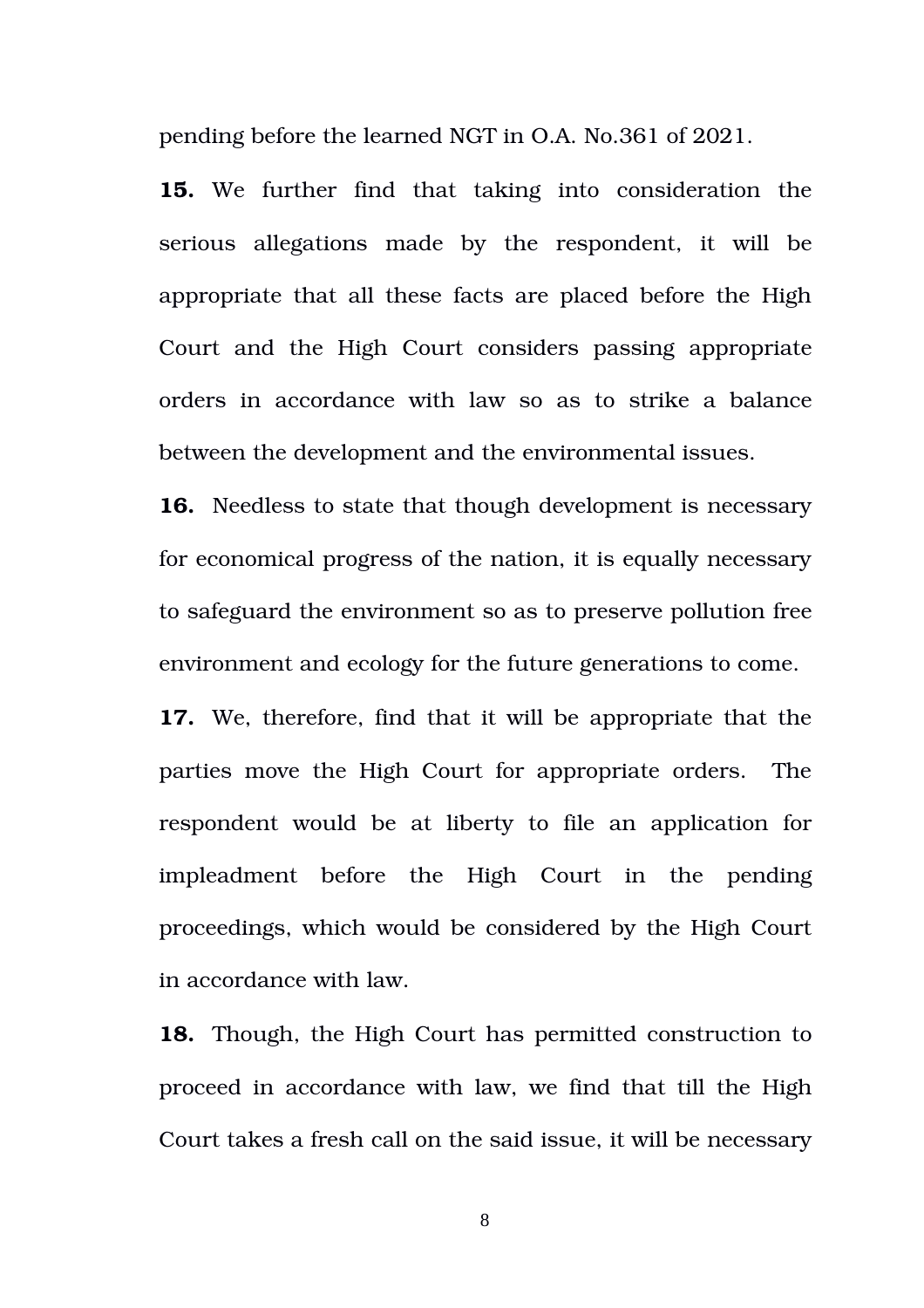to issue the following direction:

(a) Until the High Court considers the issue, the construction will be permitted only on the area where the construction existed earlier and which has been demolished and the flat area.

**19.** Dr. Singhvi, learned Senior Counsel appearing on behalf of the State, on instructions from Shri Mahfooz Ahsan Nazki, stated that the appellant would not claim any equities on account of the construction, which is permitted to be proceeded further.

**20.** We further clarify that we have not expressed any opinion on the merits of the matter and the parties would be at liberty to raise all the issues available to them before the High Court which shall be considered in accordance with law. Since the learned NGT has already constituted an Experts Committee, the High Court would be at liberty to take into consideration the report of the said Experts Committee or if it finds appropriate may appoint other Committee as it deems fit.

**21.** The appeals stand disposed of in the above terms.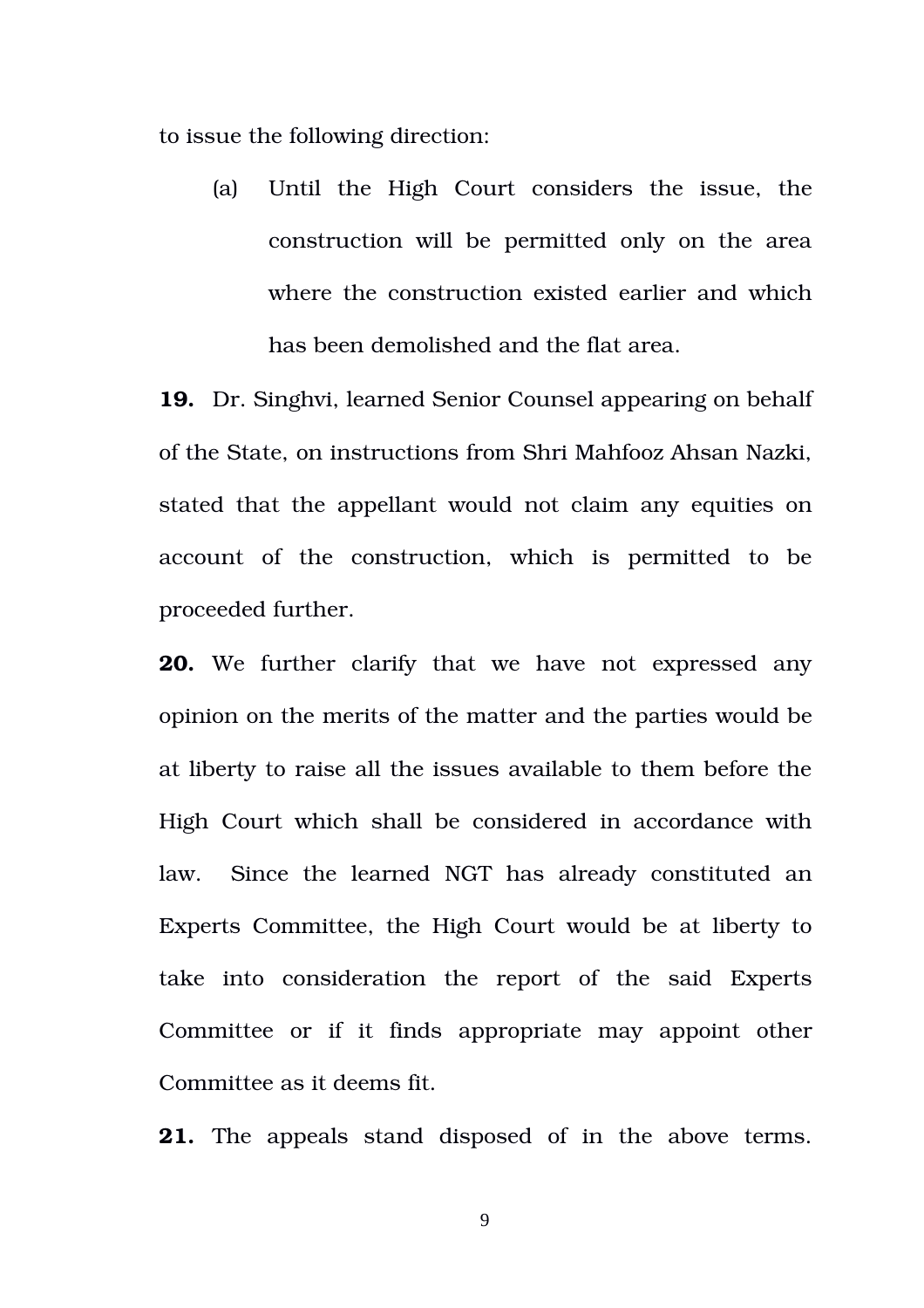Pending application(s), if any, shall also stand disposed of.

**….....................J. (B.R. GAVAI)** 

**….....................J. (HIMA KOHLI)** 

**NEW DELHI; June 01, 2022.**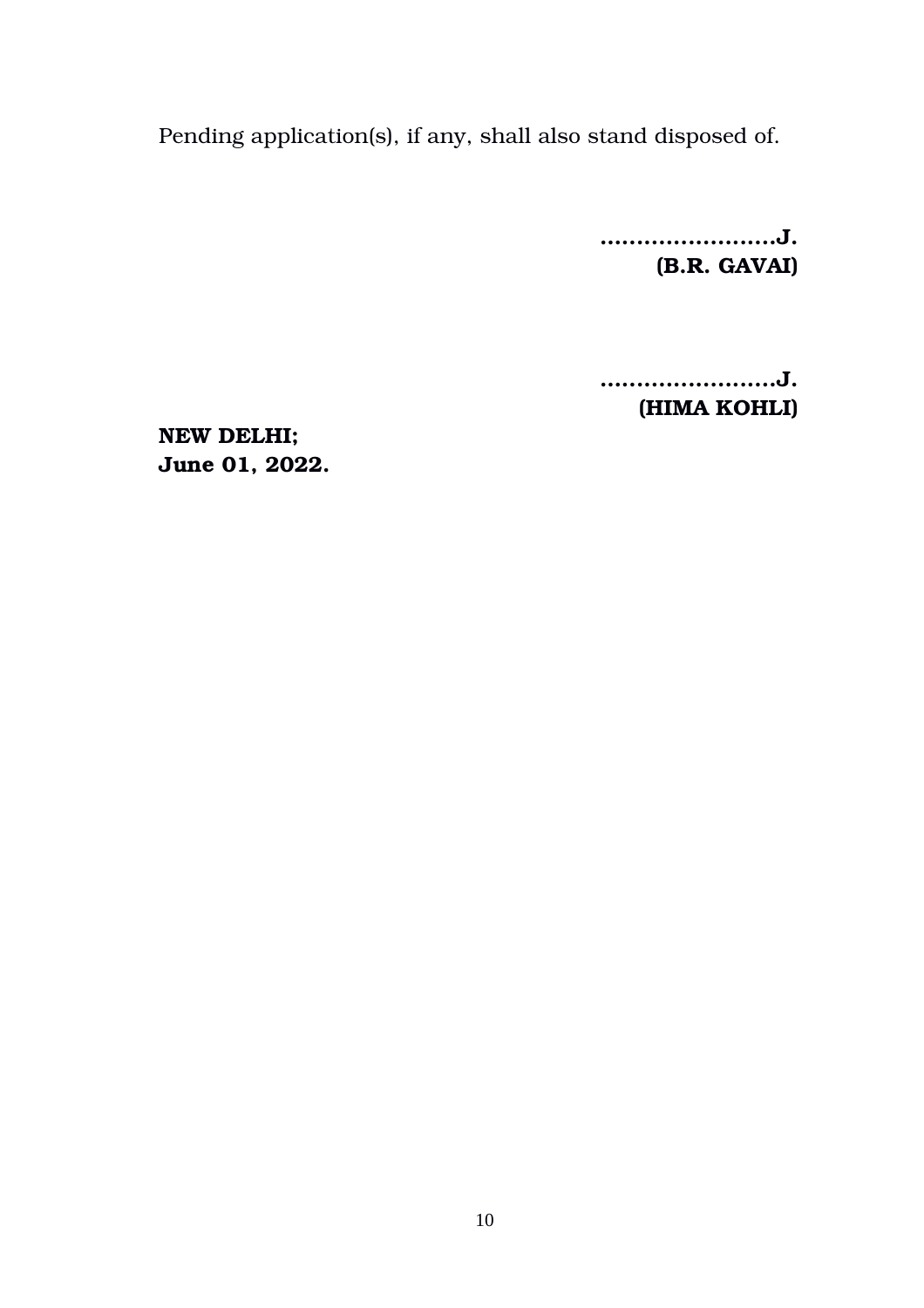**ITEM NO.3 COURT NO.5 SECTION XVII** 

 **S U P R E M E C O U R T O F I N D I A RECORD OF PROCEEDINGS**

**CIVIL APPEAL Diary No(s). 16486/2022**

**(Arising out of impugned Interim order dated 06-05-2022 in OA No. 361/2021 20-05-2022 in IA No. 117/2022 20-05- 2022 in IA No. 118/2022 passed by the National Green Tribunal)**

THE STATE OF ANDHRA PRADESH **Appellant(s)** 

#### **VERSUS**

**RAGHU RAMAKRISHNA RAJU KANUMURU (M.P) Respondent(s)**

**(IA No.80661/2022-EXEMPTION FROM FILING C/C OF THE IMPUGNED JUDGMENT and IA No.80659/2022-STAY APPLICATION and IA No.80658/2022-PERMISSION TO FILE SLP WITHOUT CERTIFIED/PLAIN COPY OF IMPUGNED ORDER and IA No.81808/2022-PERMISSION TO FILE ADDITIONAL DOCUMENTS/FACTS/ANNEXURES )**

**Date : 01-06-2022 These appeals were called on for hearing today.**

**CORAM :** 

 **HON'BLE MR. JUSTICE B.R. GAVAI HON'BLE MS. JUSTICE HIMA KOHLI (VACATION BENCH)**

| For Petitioner(s) | Dr. Abhishek Manu Singhvi, Sr. Adv. |
|-------------------|-------------------------------------|
|                   | Mr. S. Niranjan Reddy, Sr. Adv.     |
|                   | Mr. Mahfooz Ahsan Nazki, AOR        |
|                   | Mr. Polanki Gowtham, Advocate       |
|                   | Mr. Shaik Mohamad Haneef, Adv       |
|                   | Mr. T. Vijaya Bhaskar Reddy, Adv    |
|                   | Mr. K.V.Girish Chowdary, Adv        |
|                   | Ms. Rajeswari Mukherjee, Adv        |
|                   | Ms. Akhila Palem, Adv               |
|                   | Mr. Abhishek Sharma, Adv            |
|                   | Mr. Sahil Raveen, Adv               |
|                   |                                     |
|                   |                                     |
|                   |                                     |

**For Respondent(s) Mr. Balaji Srinivasan, AOR**